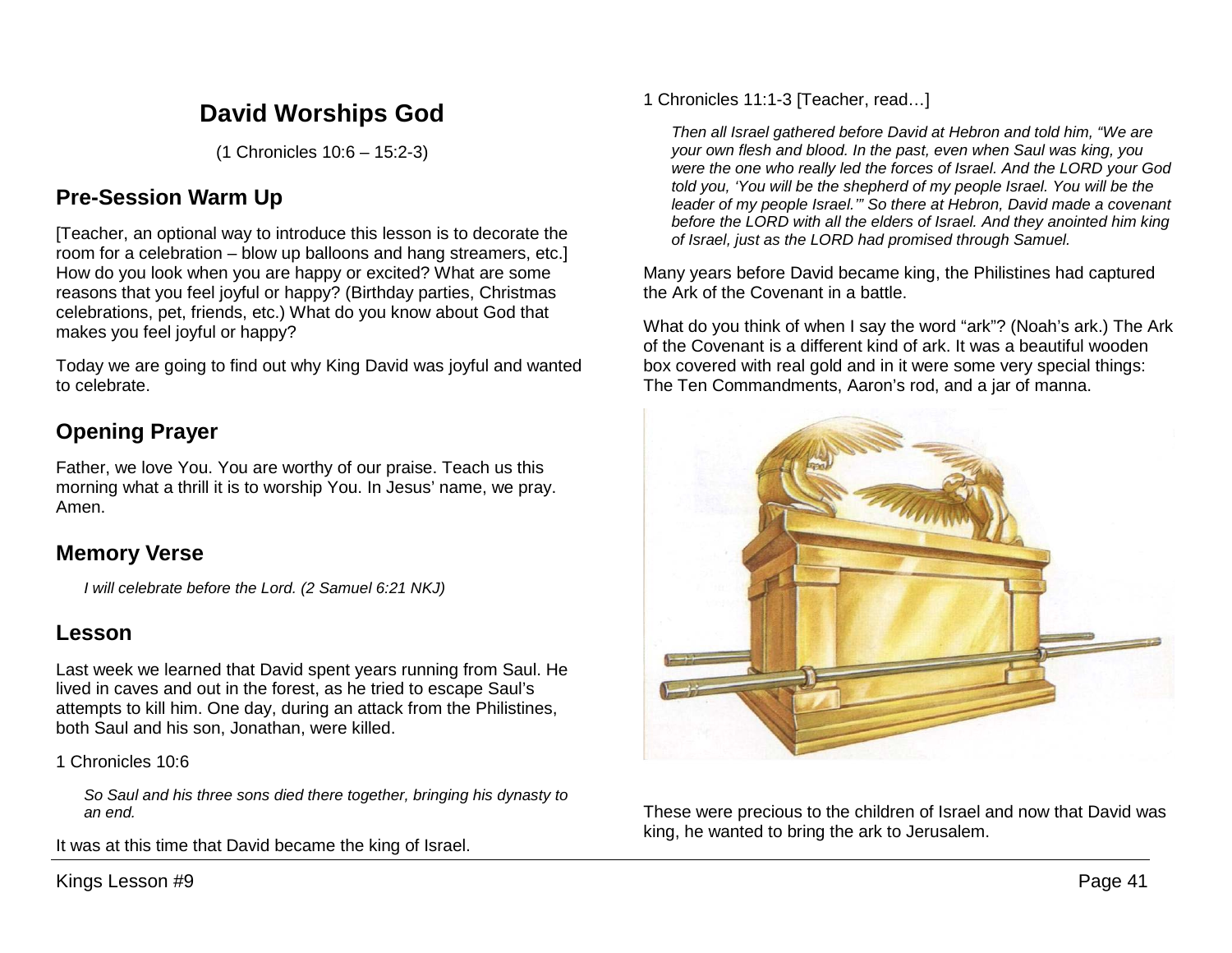#### 1 Chronicles 13:1-3

*David consulted with all his officials, including the generals and captains of his army. Then he addressed the entire assembly of Israel as follows: "If you approve and if it is the will of the LORD our God, let us send messages to all the Israelites throughout the land, including the priests and Levites in their towns and pasturelands. Let us invite them to come and join us. It is time to bring back the Ark of our God, for we neglected it during the reign of Saul."* 

What a special day this was for David! He was bringing the ark to Jerusalem so that all the people there could worship God.

#### 1 Chronicles 13:8

*David and all Israel were celebrating before God with all their might, singing songs and playing all kinds of musical instruments—lyres, harps, tambourines, cymbals, and trumpets.* 

King David led the big crowd of people. He sang and danced to show his joy that God was really with His people! All along the way, people stood by the road, singing and shouting and playing music to show their love for God. They joyfully played cymbals, harps and trumpets. They wanted God to know how happy they were to have the ark in Jerusalem.

God wants us to follow David's example and worship God with joy.

Worship is not just sitting and listening to a pastor or Sunday school teacher talk about God. It is thinking about God yourself. Worship is taking time to appreciate who God is, what He has done, and what He is doing. It is responding to Him with reverence, praise, and joy. Showing Him how much you love Him.

#### **The first step to true worship: being grateful for what Jesus did for us**

The first way we really show God that we appreciate Him is to thank Him for paying for our sins by dying on the cross. When you truly

understand that when Jesus was nailed to the cross, He took the punishment that you and I deserve for all the naughty things we do, we can begin to understand how great and good God truly is. Until that happens, true worship cannot begin. True worship begins when we accept Jesus as our Lord and Savior.

## **Worship God with others**

Just going to church or Sunday school does not mean you are worshiping. You worship by thinking about God as you sing, pray, and learn His Word. Focus on God and join others in honoring Him.

#### **Worship God when you're alone**

You can worship God anytime, anywhere. Learn to go through each day thinking about God and thanking Him for who He is and what He does. As the sun shine (or rain) strikes your window in the morning, thank God for giving you a fresh new day. Hum a praise song as you get dressed. Kneel by your bed and worship God by giving yourself to Him to serve Him during the day. And remember, you are surrounded by His wonders. Enjoy the warm water as you wash your face. Notice colors and fabrics and scents. Think about the banana or egg you're having for breakfast. Isn't God's creation amazing? As you leave for school, look at God's beautiful sky and trees and flowers and animals. Feel your heart pumping; watch your fingers work. Just think! The marvelous God who made you and all things goes through your day with you. Tell Him how glad you are for His love and for the promise of His continual care. Enjoy His presence from the time you as wake until you whisper your good-night prayer.

## **Use God's Word to help you worship**

Let God's Word help you to focus on Him and His works. The Psalms and many other Scriptures are praise words spoken to God (1 Chronicles 16:34; Psalm 95; 100) and you can take some passages, like Psalm 23, and pray them back to God in worship. "Thank You, God, for being my Shepherd, for promising to keep me from want…"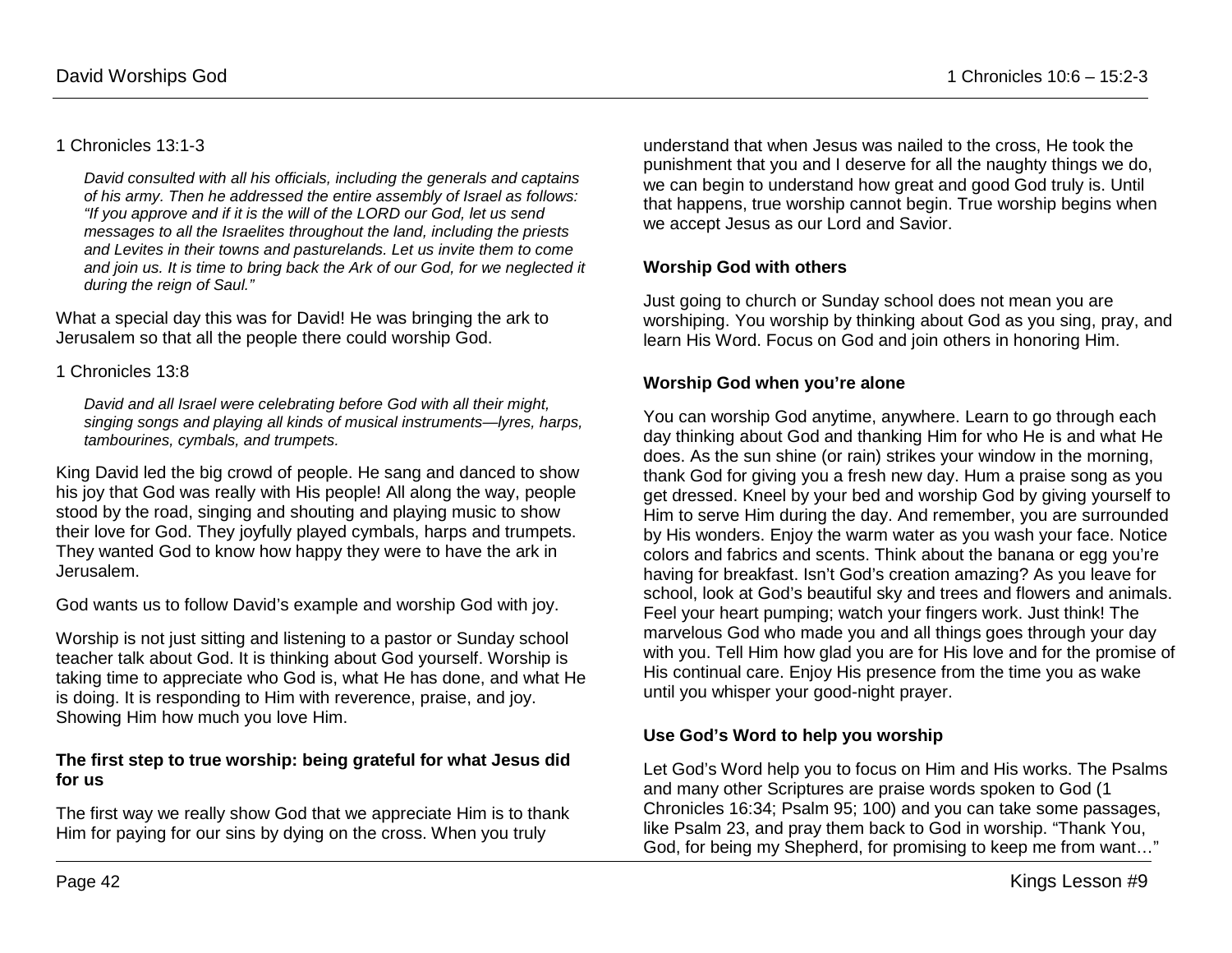#### **Worship God in prayer**

Another part of worship is talking to God and telling Him how wonderful He is.

## **Singing is a way to worship.**

Use songs to help you tell God that you love Him and honor Him.

## **Make giving an act of worship.**

We can worship by giving. We can give God our whole selves – our time, our money, our talents, our bodies, our minds, and our hearts. You and I give time to God by doing kind things for others. We give Him money by putting it in the offering at church to help people in need and support missionaries. How can you give God your talents? You body? Your mind? Your heart? Malachi 3:10 tells of the special ways God rewards giving.

Worship is exciting! Those who make worship a natural part of their daily lives discover the secret of true and lasting joy. (Psalm 91:1, 2; Isaiah 26:3).

What are some reasons that we should worship God? What are some ways you can think of to show God how much you love Him? [Teacher, let the children respond.]

We can show that we are glad for God's love when we sing and pray and talk with other people about God. Another way to worship God is to thank Him for the many things He has done for us. Let's do that together right now…

# **Closing Prayer**

[Teacher, lead the children in prayer, inviting volunteers to express love or thanks to God.]

# **Learning Activities**

## **Craft Corner**

#### *Prayer Poems*

King David wrote many songs and poems as prayers to God. These songs and poems are called psalms. We can read them in our Bibles. (See Psalm 91:1, 2; Isaiah 26:3). Let's write a prayer poem of our own.

[Teacher, prepare a piece of construction paper for each child with the heading, "I thank God for…" written at the top. Have children write or dictate words to complete the sentence on their papers, telling what they thank God for. Then, allow the children to draw pictures to illustrate their papers.

If children have trouble getting started, ask them, "What are some things God has done for you that makes you happy?" Or, prompt them with some of the review questions from the Game Center.

#### *Tambourines*

**Materials**: two paper plates for each child, two jingle bells, yarn, hole punch, scissors, markers.

**Preparation**: For each child, cut a length of yarn twice the circumference of a paper plate. Wrap one end of each length of yarn with tape to make lacing easier.

#### **Procedure**:

1. Give two plates and a piece of yarn to each child. To make tambourines, each child lays one plate right side up and then puts the other plate right side down on the first plate. (Note: you can put a few beans between the plates.) Help children punch holes 1 inch apart around the edge of their plates and lace the yarn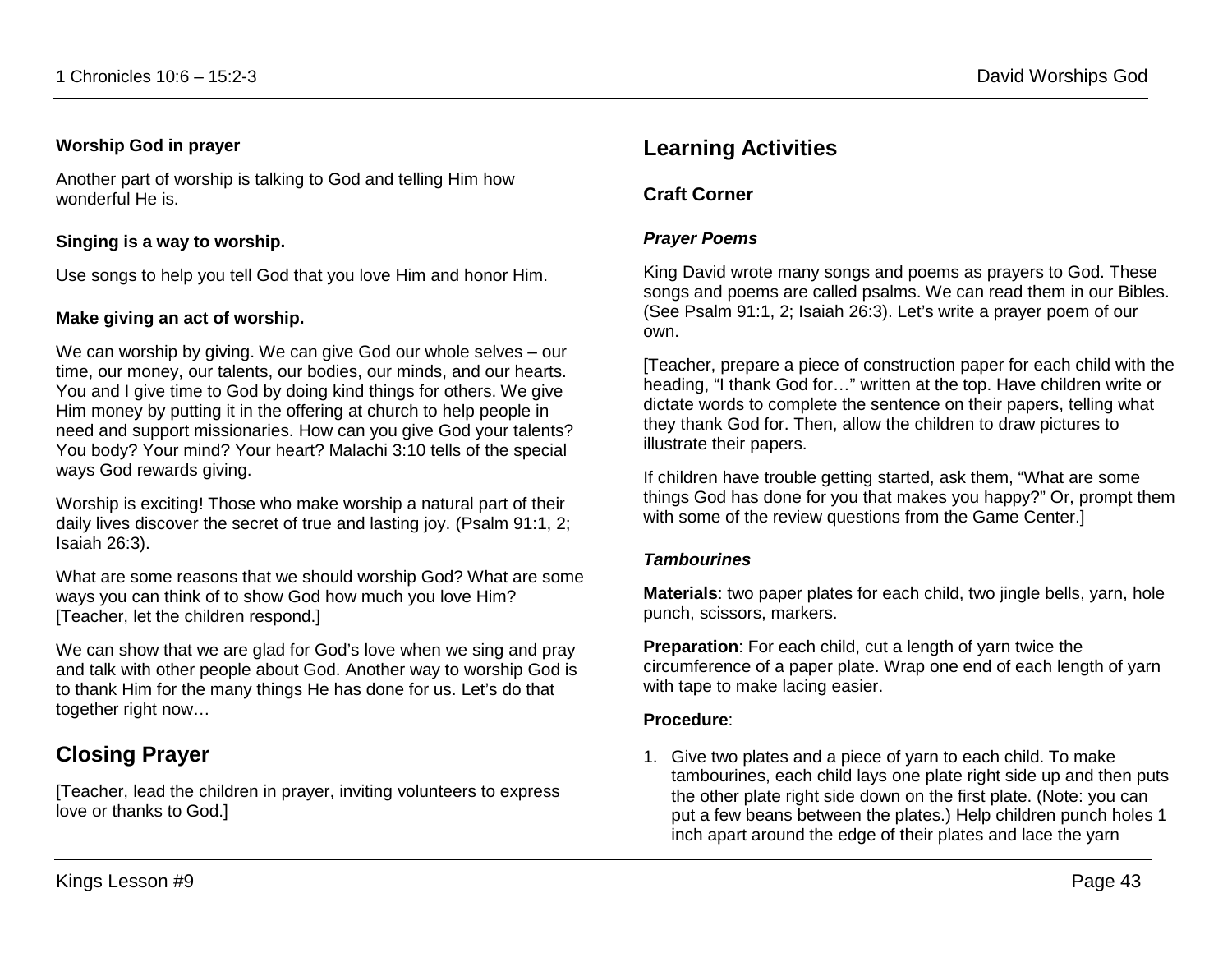through the holes. (Note: if you pre-punch holes before class, make sure the holes line up on each plate.) As children work, ask the following questions:

- What instruments do you like to hear?
- What kinds of instruments did the people play in our lesson today? (Harps, Cymbals, Trumpets.)
- What instruments have you heard played when people are singing praise songs to God?
- 2. Tie ends of yarn together, leaving tails. Children thread a jingle bell onto each yarn tail and knot yarn to hold the bell.
- 3. Allow children to decorate their tambourines with markers, glitter glue, etc.
- 4. Lead children in playing tambourines as they worship God.

## **Game Center**

## *Praise the Lord!*

What do kids your age do if they are really excited? [Teacher, help the children discover the following actions and as they do, write them on the board: clap, jump, click heals, do high fives, twirl, cheer, skip, leap, etc.] God loves it when we show Him we love Him with our actions.

**Game**: Have children stand in a circle. Have the first child do something to show excitement. Second child repeats that action and does another action. The third child must repeat the first two actions and does another one. And, so forth. For example, the first child claps, the second child claps and jumps, the third child claps, jumps, and twirls around and so forth around the circle.

#### *Worship Activity*

Select an upbeat worship song that celebrates God, such as "How Majestic Is Your Name" or "What a Mighty God we Serve." Bring in a cassette or CD player and a copy of the song.

Form three groups: The Motion Makers, the Crazy Clappers, and the Cheerleaders. Explain that you're going to play a song, and each group will come up with a way to celebrate along with the music. The Motion Makers will make up unique actions, the Crazy Clappers will create exciting clapping rhythms, and the Cheerleaders will come up with a list of things they can celebrate such as God's goodness, power, creation, or love.

Once kids understand their roles, play the song. Then allow about five minutes for groups to come up with their celebration elements. Play the song again, and have the Motion Makers teach their motions, the Crazy Clappers lead their clapping rhythms, and the Cheerleaders shout out their reasons to celebrate.

Or, use the following review questions in a game of your choice:

- 1. What are some ways David and the Israelites showed joy as they worshiped God? (Sang songs, danced, played instruments, gave gifts to God, ate special food and prayed.)
- 2. Why do we celebrate and praise God? (Because He loves us. Because He hears our prayers. Because He helps us. Because He is good and powerful, full of kindness.)
- 3. What are some ways people can worship God? (Sing songs. Pray. Give money. Play musical instruments.)
- 4. What are some reasons we have for praising and thanking God? What can you thank God for today?
- 5. When is a time you might sing a song to praise God?